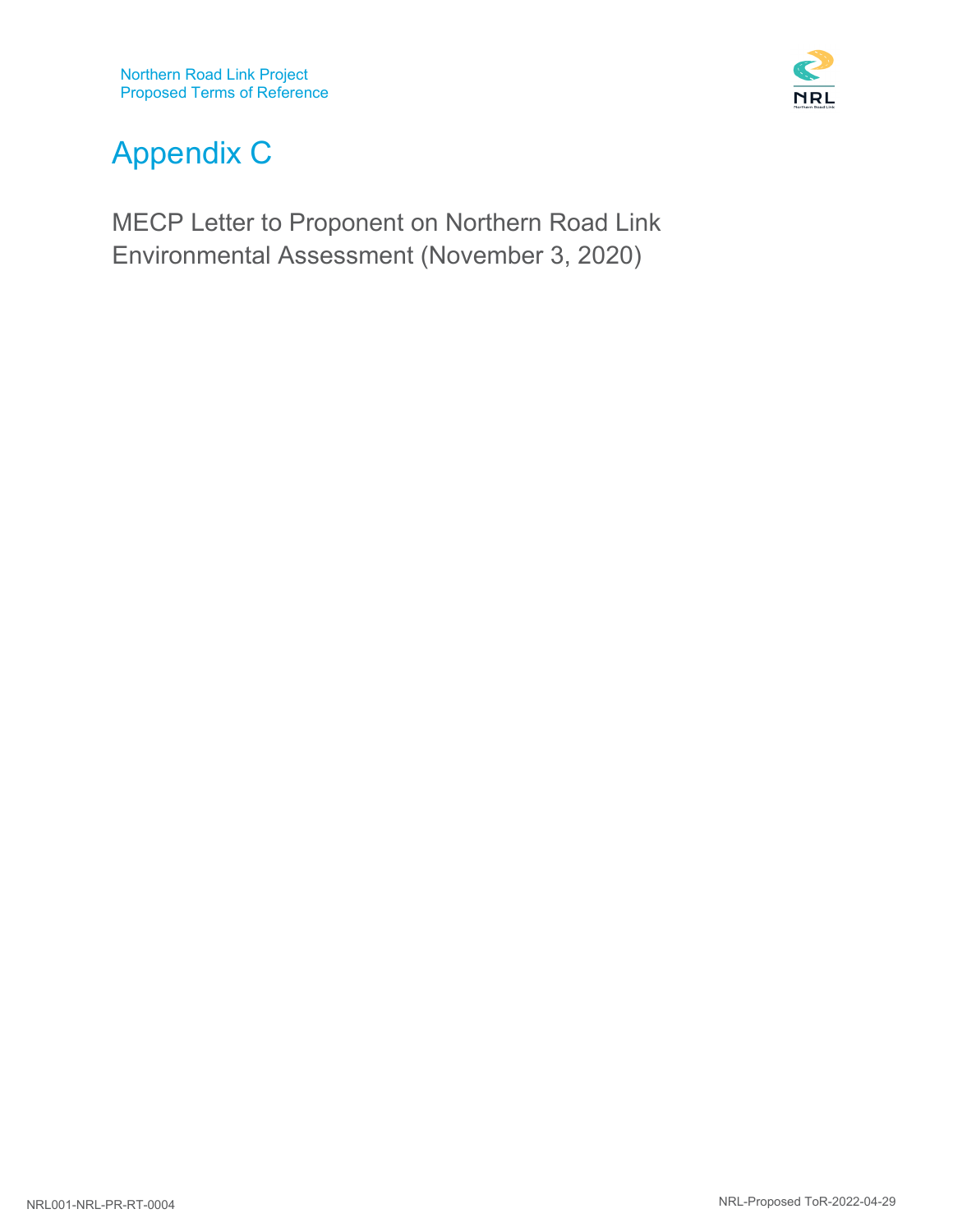

| Ministry of the Environment,<br><b>Conservation and Parks</b> | Ministère de l'Environnement,<br>de la Protection de la nature<br>et des Parcs |
|---------------------------------------------------------------|--------------------------------------------------------------------------------|
| Environmental Assessment                                      | Direction des évaluations                                                      |
| <b>Branch</b>                                                 | environnementales                                                              |
| $1st$ Floor                                                   | Rez-de-chaussée                                                                |
| 135 St. Clair Avenue W                                        | 135, avenue St. Clair Ouest                                                    |
| Toronto ON M4V 1P5                                            | Toronto ON M4V 1P5                                                             |
| Tel.: 416 314-8001                                            | <b>Tél.:</b> $416.314 - 8001$                                                  |
| <b>Fax</b> : 416 314-8452                                     | <b>Téléc.</b> : 416 314-8452                                                   |

November 3, 2020

Chief Cornelius Wabasse Webequie First Nation PO Box 268 Webequie ON P0T 3A6 [corneliusw@webequie.ca](mailto:corneliusw@webequie.ca) Chief Bruce Achneepineskum Marten Falls First Nation General Delivery Ogoki Post ON P0T 1L0 [bruce.achneepineskum@gmail.com](mailto:bruce.achneepineskum@gmail.com)

## **Re: Northern Road Link Environmental Assessment**

Dear Chief Wabasse and Chief Achneepineskum:

Thank you for requesting that the proposed Northern Road Link Project (the Project) be made subject to the requirements of the Environmental Assessment Act (the Act).

Please find enclosed an original signed copy of the Agreement between the Minister of the Environment, Conservation and Parks, Marten Falls First Nation and Webequie First Nation. The Agreement requires Marten Falls First Nation and Webequie First Nation to fulfill the requirements of the Act prior to proceeding with the Project, including the preparation and submission of a Terms of Reference and environmental assessment for review and approval.

The first step of the environmental assessment process is the preparation of a Terms of Reference. During preparation of the Terms of Reference, and at other milestones, the environmental assessment process requires consultation with "interested persons," including Aboriginal communities who may have an interest in the project. These are statutory responsibilities that proponents are expected to satisfy to meet the requirements of the Act. Consultation during the regulatory process may be about a wide range of things – including but not limited to consultation with Aboriginal communities whose credibly asserted Aboriginal or treaty rights may be affected by the proposed Project.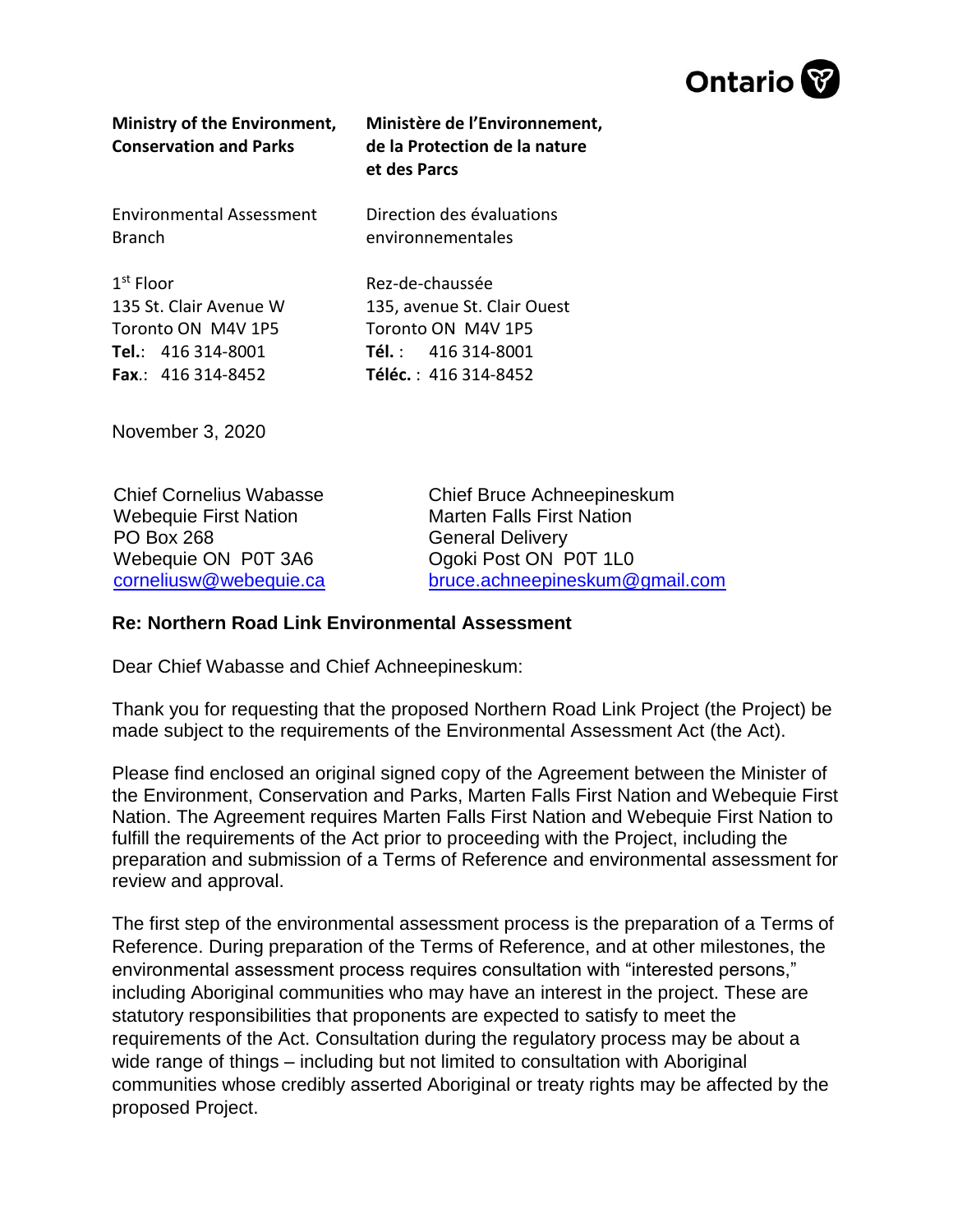Ontario uses existing regulatory processes as one way to fulfill its constitutional duty to consult. The Ministry of the Environment, Conservation and Parks (the ministry) will be relying, in part, on the environmental assessment process established in the Act, including the mandatory public consultation requirements, as a means of ensuring relevant information is shared and that identified Aboriginal communities have an opportunity to participate including by asking questions and bringing forward their concerns.

Based on the information Marten Falls First Nation and Webequie First Nation have provided to date about the Project, the potential effects on the environment, and Ontario's current understanding of Aboriginal and treaty rights in the area, Ontario has concluded that there may be adverse effects to the constitutionally protected rights of a number of Aboriginal communities resulting from the Project, and that other Aboriginal communities may be interested in the environmental effects of the Project. These Aboriginal communities are set out in Attachment B to this letter. It is the ministry's expectation that Marten Falls First Nation and Webequie First Nation, as the proponents for the Project, will reach out to each of the listed Aboriginal communities in preparing its terms of reference.

Please be aware that the list of potentially affected and/or interested communities is subject to change as new information becomes available and/or there are changes to the scope of the Project. Once Ontario has completed its preliminary assessment of communities owed a duty to consult for the purposes of the environmental assessment of the Project we will follow-up with you to provide further clarification.

It should also be noted that we are aware that, at this time, many Indigenous communities have declared a state of emergency or taken other measures to protect community health and safety. Many Indigenous communities are facing unique challenges, particularly in terms of capacity to respond to requests from government, industry and other third parties, and that this may disrupt normal review and consultation processes. Ontario respects the measures taken to protect the health and well-being of communities and remains committed to meeting our obligations with respect to Aboriginal consultation. As the EA process progresses, the ministry will remain flexible in our approach to consultation.

## **Aboriginal Consultation Resources and Requirements**

Steps that you may need to take in relation to Aboriginal consultation for your proposed Project are outlined in the "Code of Practice for Consultation in Ontario's Environmental Assessment Process" (available at: [https://www.ontario.ca/document/consultation](https://www.ontario.ca/document/consultation-ontarios-environmental-assessment-process)[ontarios-environmental-assessment-process\)](https://www.ontario.ca/document/consultation-ontarios-environmental-assessment-process). The "Code of Practice: Preparing and Reviewing Terms of Reference for Environmental Assessments in Ontario "(available at: [https://www.ontario.ca/page/preparing-and-reviewing-terms-reference-environmental](https://www.ontario.ca/page/preparing-and-reviewing-terms-reference-environmental-assessments-ontario)[assessments-ontario\)](https://www.ontario.ca/page/preparing-and-reviewing-terms-reference-environmental-assessments-ontario) provides additional specific guidance relating to consultation expectations to support the preparation of the terms of reference.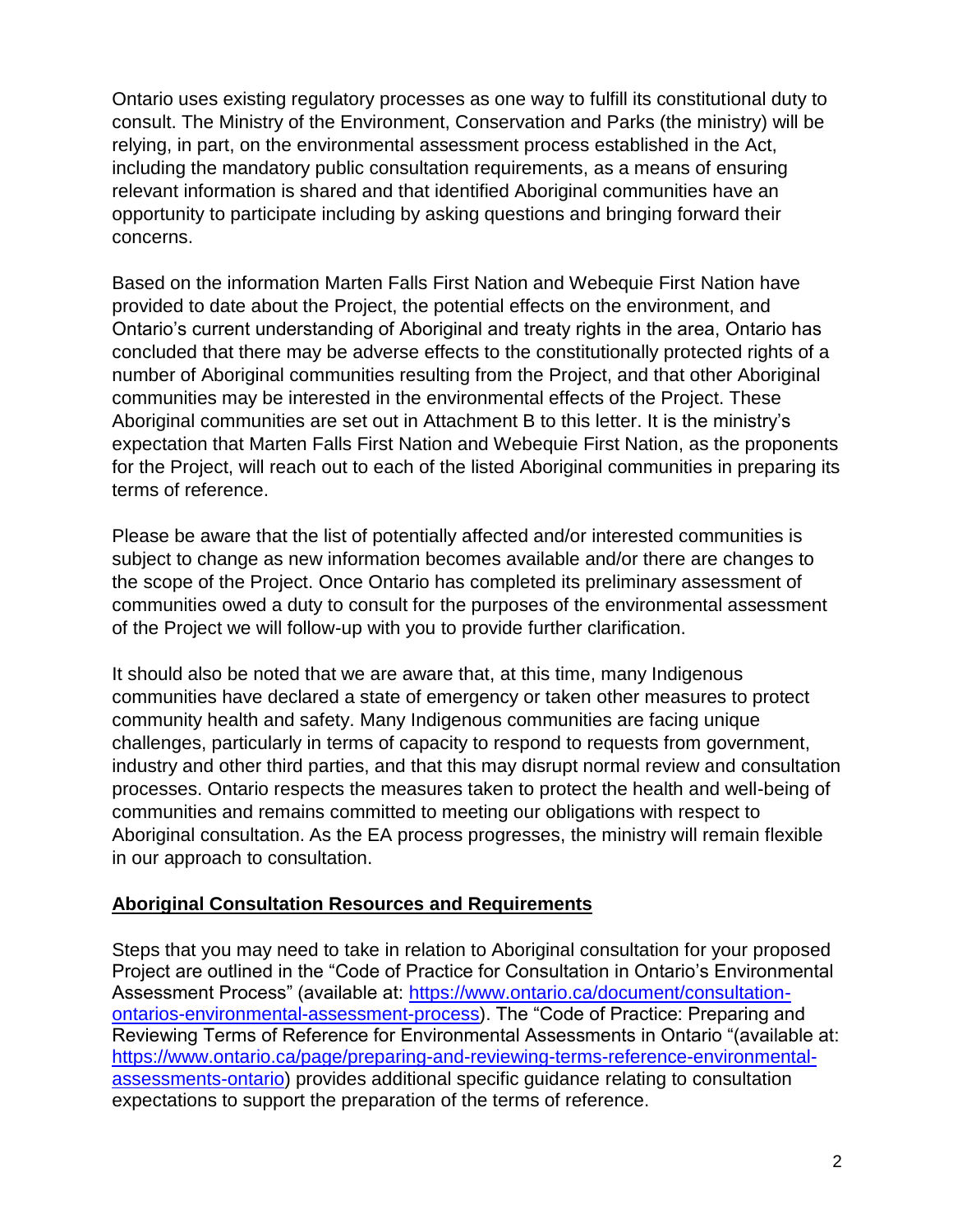As a starting point, Marten Falls First Nation and Webequie First Nation are expected to develop a program or plan for how you will consult potentially affected or interested Aboriginal communities during the preparation of the terms of reference. At a minimum, consultation activities should include notification about the Project at key milestones, providing information about the Project, considering and providing responses to comments, providing opportunities to meet with communities, and maintaining a record of consultation for each community/organization.

Marten Falls First Nation and Webequie First Nation's record of consultation must contain all related non-confidential communications including letters/emails (outgoing & incoming), public notices, meetings (agendas, meeting minutes), issues raised and how they have been addressed. This information will be a vital component for Ontario's consideration prior to making required decisions about your Project.

## **Next Steps**

Ontario is looking forward to discussing roles and responsibilities, particularly with respect to the consultation program, with you. In the meantime, should you or any members of your project team have any questions regarding the above, please contact Sasha McLeod, Special Project Officer, at 416-268-5984, [sasha.mcleod@ontario.ca](mailto:sasha.mcleod@ontario.ca) or Shannon Gauthier, Project Officer, at 416-258-8215, [shannon.gauthier@ontario.ca.](mailto:shannon.gauthier@ontario.ca)

Sincerely,

Kathleen O'Neill

Kathleen O'Neill Director, Environmental Assessment Branch Ministry of the Environment, Conservation and Parks

Attachments: *Attachment A: Signed Voluntary Agreement for the Northern Road Link Project Attachment B: List of Aboriginal communities for consultation*

cc: Qasim Saddique, Marten Falls First Nation Michael Fox, Webequie First Nation Lori Churchill, Ministry of Energy, Northern Development and Mines Mary Hennessy, Ministry of Energy, Northern Development and Mine Ariane Heisey, Ministry of Energy, Northern Development and Mines Paul MacInnis, Ministry of Energy, Northern Development and Mines Jason Frechette, Ministry of Energy, Northern Development and Mines Anjala Puvananathan, Impact Assessment Agency of Canada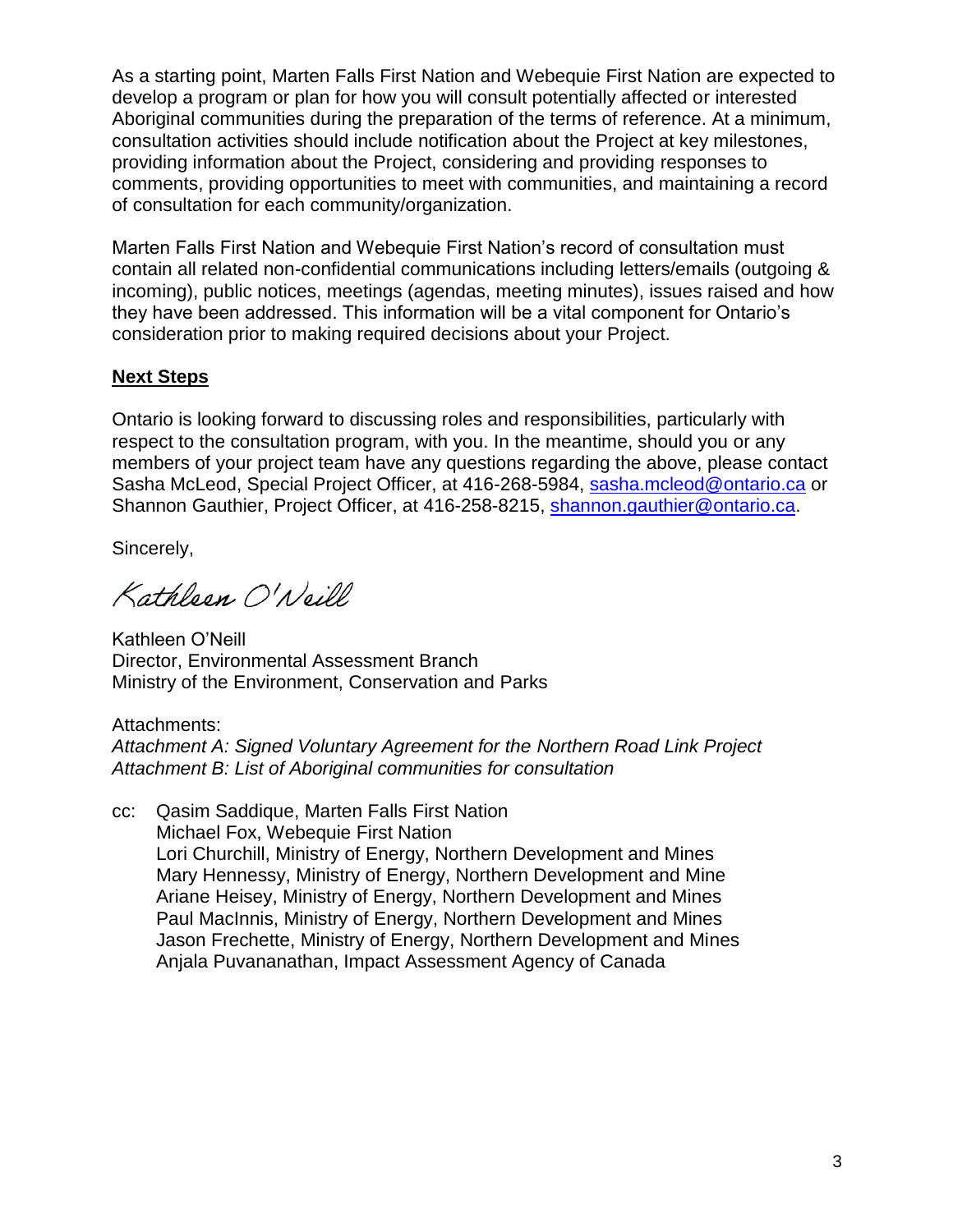**Attachment A: Signed voluntary agreement for the Northern Road Link**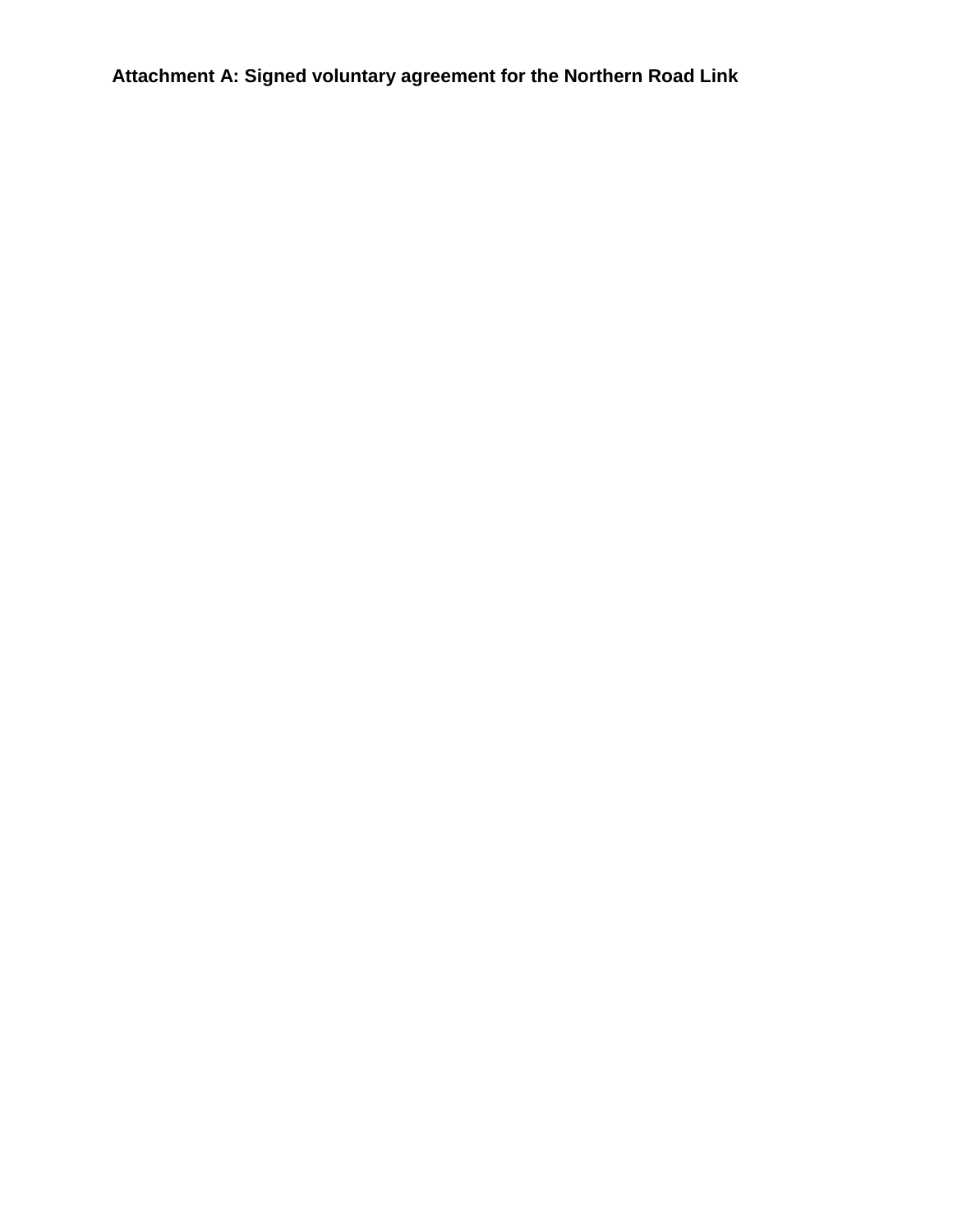#### **AGREEMENT**

This agreement is made in triplicate,

#### **AMONG:**

MARTEN FALLS FIRST NATION and its agents, successors and permitted assigns

#### AND:

WEBEQUIE FIRST NATION and its agents, successors and permitted assigns

(collectively "Proponents", individually "Proponent")

AND:

HER MAJESTY THE QUEEN in Right of Ontario as represented by the Minister of the **Environment. Conservation and Parks** 

(collectively, the "Parties")

### **CONCERNING**

The proposed construction, operation and maintenance of an all-season multi-use road and all associated infrastructure, between the community access road that has been proposed by Marten Falls First Nation and the supply road that has been proposed by Webequie First Nation, and connecting to the proposed Ring of Fire mining development area. The proposal is known as the Northern Road Link Project ("Undertaking").

WHEREAS section 3.0.1 of the Environmental Assessment Act, R.S.O. 1990, c. E.18 ("Environmental Assessment Act") states:

A person, other than a person referred to in clause 3 (a), who carries out, proposes to carry out or is the owner or person having charge, management or control of an enterprise or activity or a proposal, plan or program in respect of an enterprise or activity may enter into a written agreement with the Minister to have this Act apply to the enterprise, activity, proposal, plan or program;

AND WHEREAS the Proponents are persons, other than persons referred to in clause 3 (a) of the Environmental Assessment Act, who propose to carry out or are the owners or persons having charge, management or control of an enterprise or activity or a proposal, plan or program in respect of an enterprise or activity which is described above as the Undertaking;

AND WHEREAS the Proponents have requested that the Environmental Assessment Act apply to the Undertaking, such that the Proponents will carry out an environmental assessment process in respect of the Undertaking.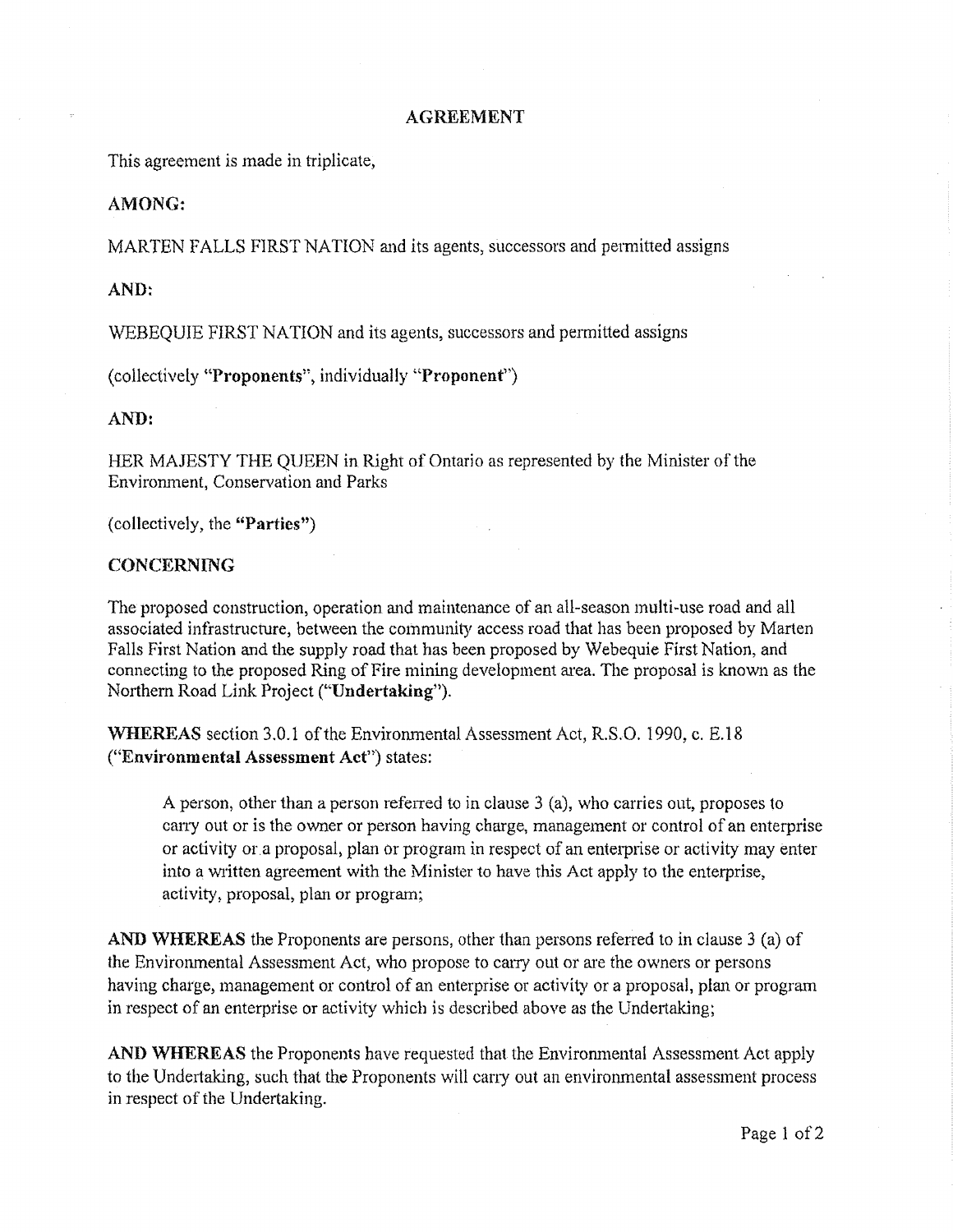The Minister and the Proponents therefore agree that the Environmental Assessment Act applies to the Undertaking.

The assignment of the whole or any part of the Agreement shall require the written agreement of all Parties. Such assignment shall be subject to any terms and conditions that may be agreed to by the Parties.

The Agreement may be executed by the Parties in counterparts and may be executed and delivered by facsimile or other electronic means and all the counterparts and facsimile or other electronic transmissions together constitute one and the same agreement.

The Agreement shall take effect from the date of the last signature below and shall continue indefinitely unless terminated by the agreement of all Parties, in writing.

Executed by:

#### HER MAJESTY THE QUEEN in Right of Ontario

as represented by the Minister of the Environment, Conservation and Parks

Jeff Yurek Title Minister

#### **MARTEN FALLS FIRST NATION**

BRUCE ACHNEEP WESTER Name:

 $CT_{14}$  14/20

chief Title: I have the authority to bind Marten Falls First Nation.

#### **WEBEQUIE FIRST NATION**

<u>Calebasse</u><br>Name: Cornelius Wabasse

Title: I have the authority to bind Webequie First Nation.

John 9,2020